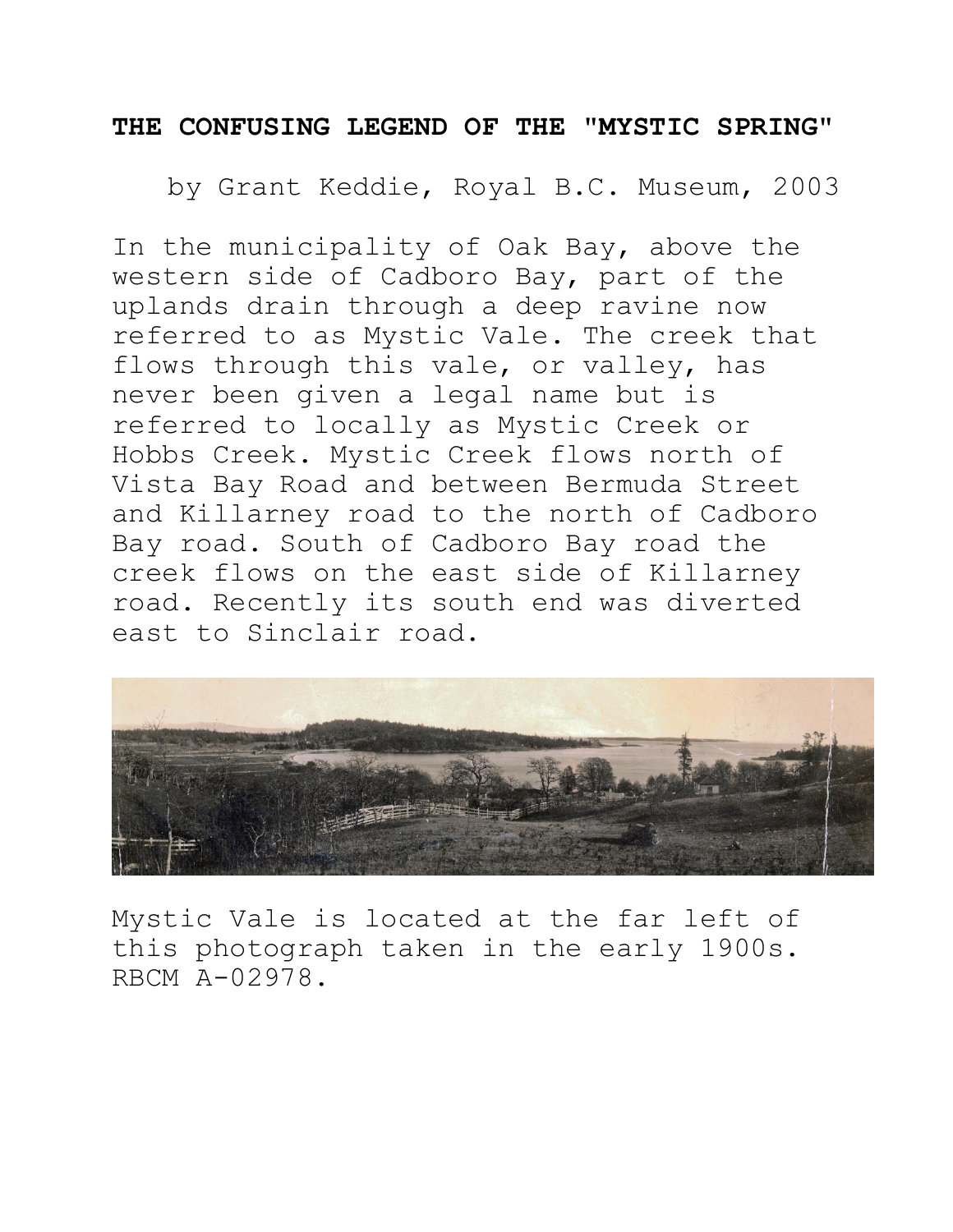To the west of Killarney road is Mystic Lane. Artificial duck ponds have been created above and below this lane. The area between Killarney road and the hill slope below Hibbens Close receives its surface and underground water supply from some of the uplands west of Mystic vale. House and yard construction projects in the 1930's and especially the development of the Cadboro Bay Auto court property in the 1940's disrupted the flow and configuration of two small creeks in this area. Three large ponds were dug in the 1940's to contain the flow of one of the creeks. Later, landfill and house construction altered this area substantially. The present artificial duck pond along Waring road is a remnant of one of these earlier water control ponds. Water coming out of the slopes to the west of Waring road now comes out of a pipe on to the beach. This may have been a small, at least,

intermittent creek in the past.

The location mentioned in First Nations tradition is assumed to refer to a secluded pond along Mystic Creek to the north of Cadboro Bay Road - not one of the later artificially created hillside springs and ponds.

From 1938 until the 1950's a local resident named William Inglis created a spring on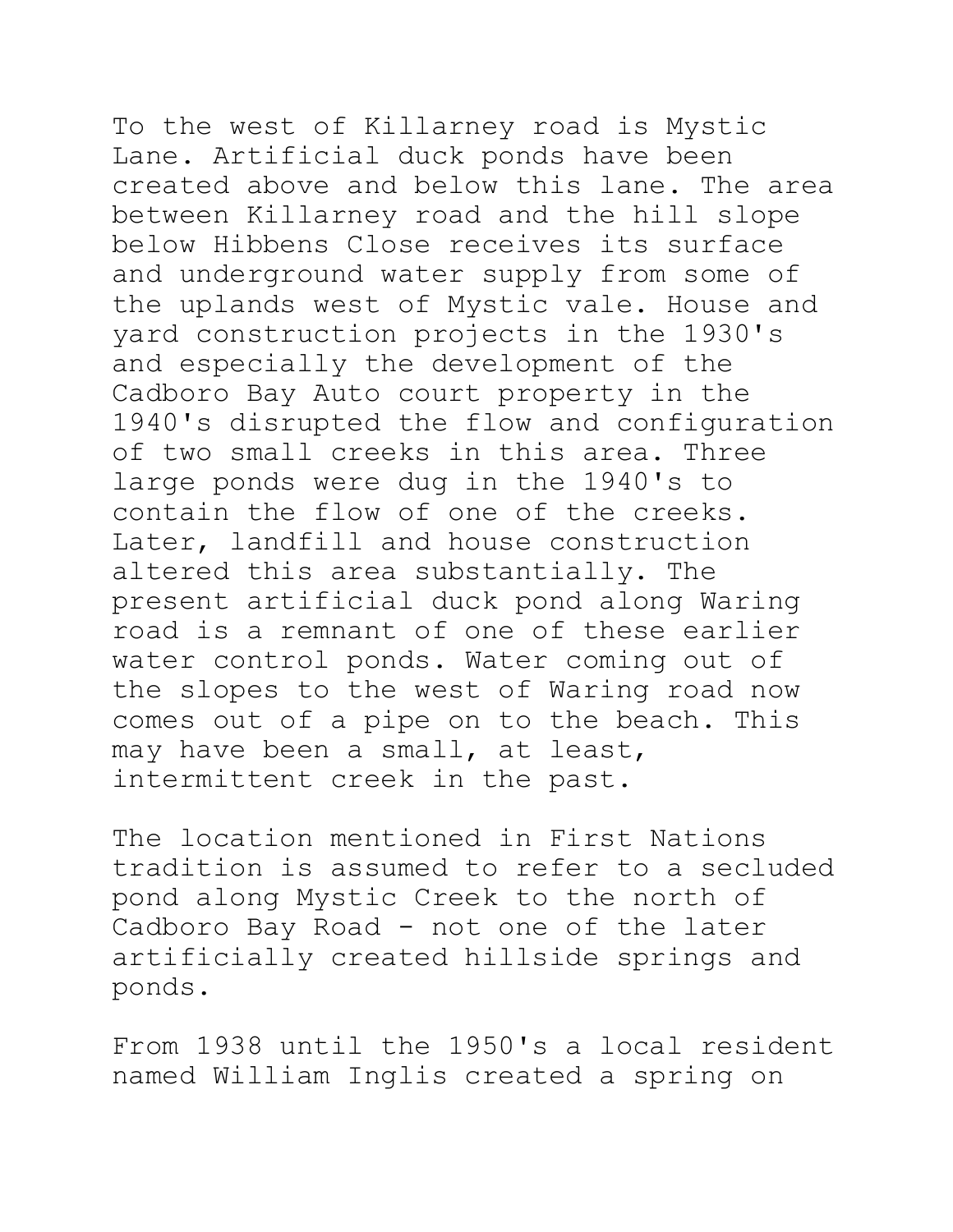his property between Killarney road and Sinclair Street. He fixed it up as a tourist attraction and mistakenly claimed that it was the original Mystic Spring.

The story of the Mystic Spring gained prominence through the writings of D.W. Higgins - a newspaper editor and politician whose writings were often riddled with misinformation, suggestions of the supernatural and prone to romanticizing.

Higgins wrote an article in the Colonist newspaper on February 7, 1904 entitled: The Mystic Spring - A Legend of Cadboro Bay. He repeated the story the same year in his book THE MYSTIC SPRING AND OTHER TALES OF WESTERN LIFE.

Higgins contributed to making the Mystic Creek area a sort of lovers Niagara Falls of Victoria by combining the remnants of a First Nations oral tradition with later events of the 1860's surrounding two young women.

Higgins appears to have obtained his information about the First Nations tradition by general talk in the non-First Nations community and not directly from aboriginal informants. However, he references it in quotes as if to assume it was something that might have been said to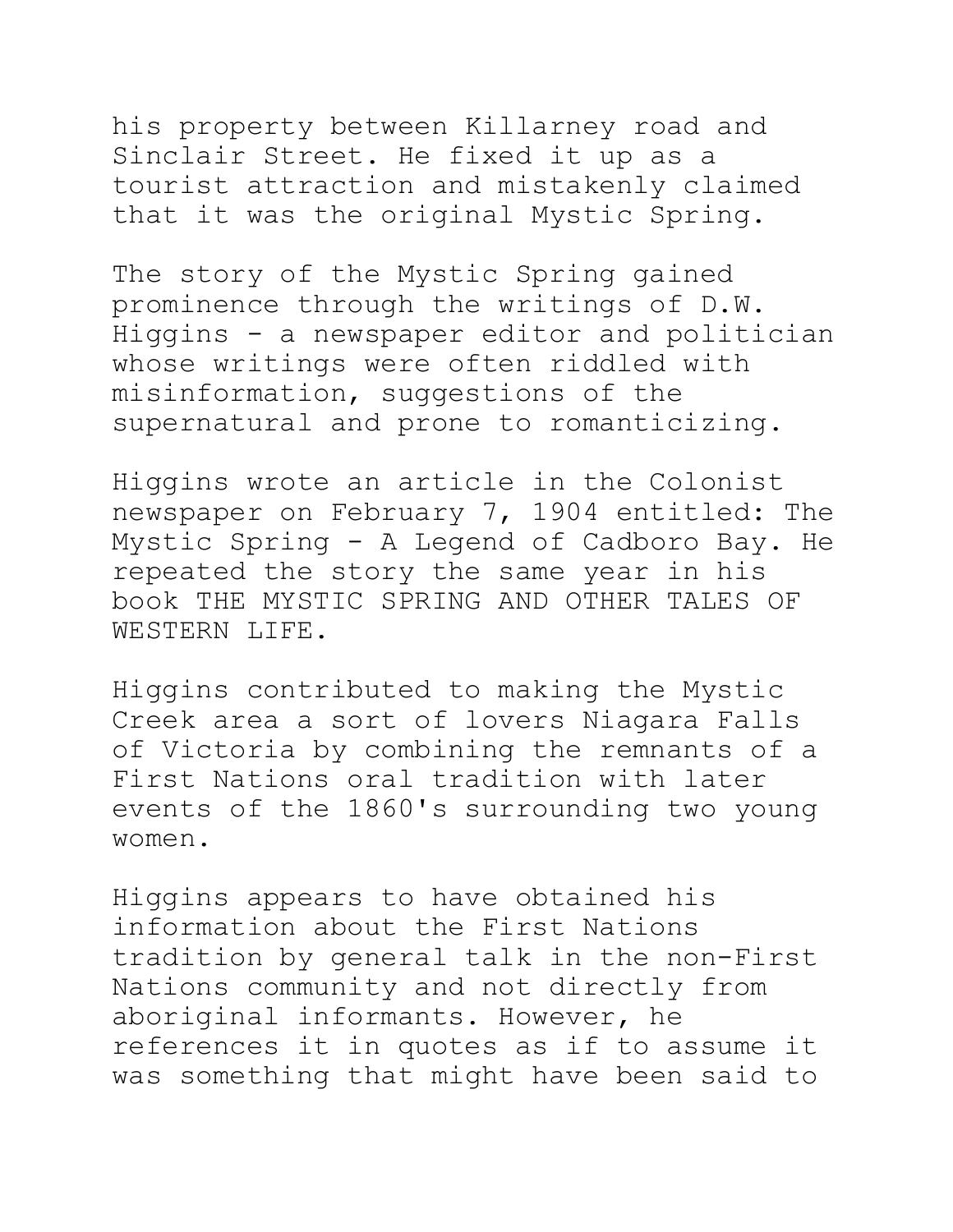James Douglas when he first visited Cadboro bay in 1842.

Higgins refers to a very large and old maple tree on the edge of the creek and how the waters of the spring:

"nestled by the great maple tree were as cool as if they had flowed from a glacier. The Indians were proud of the spring and used its water freely. They said is possessed medicinal properties. They also claimed that it was bewitched. Said one of the chiefs in Chinook jargon to the new arrivals: If a woman should look into the water when the moon is at its full she'll see reflected in it the face of the man who loves her. If a man looks into the water he will see the woman who loves him and will marry him should he ask her. If a woman is childless this water will give her plenty. The tree is a god. It guards the spirit of the spring, and as long as the tree stands the water will creep to its foot for protection and shade; cut down the tree and the spring will be seen no more".

A person with Higgins in 1862 is quoted as saying: "The moon must be shining and at its full before you can see the spirit".

When Higgins first visited Cadboro Bay in 1860 he "reached it by means of a narrow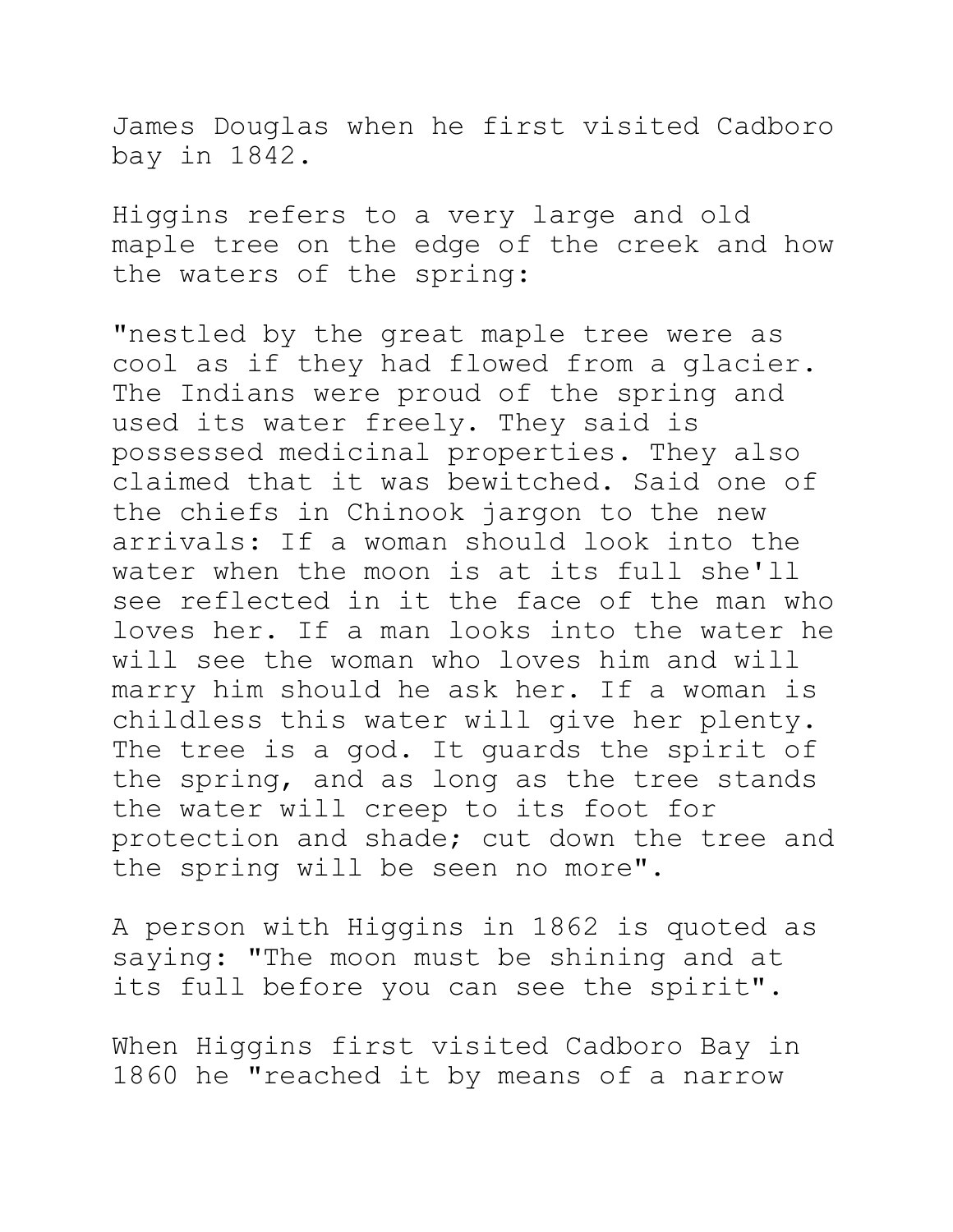and tortuous trail that led down the side of the hill and terminated at the foot of the big maple. I had heard the legend about the Mystic Spring, and rode out to investigate".

It would appear from this description that the big maple tree was at the foot of a steep hill and therefore in the ravine rather than at the mouth of the creek. Higgins suggests that the big maple tree was cut down about 1888. A photograph taken of Cadboro bay before this time shows Mystic Creek extending across the open fields of Cadboro Bay. No large maple trees are visible in this or later 19th century photographs along the lower creek.

Nellie Shaw (who wrote under the name N. de Bertrand Lugrin) was the daughter of the Colonist editor Charles Lugrin - who came after Higgins editorship. Shaw wrote about a wedding picnic of the nurse of the Crease family that happened at this location in 1860. The picnic was "at Cadboro Bay, near a beautiful spring on the slope of the hill, which bubbled out and ran past a huge maple tree not far from the water". This location became "a famous picnic place".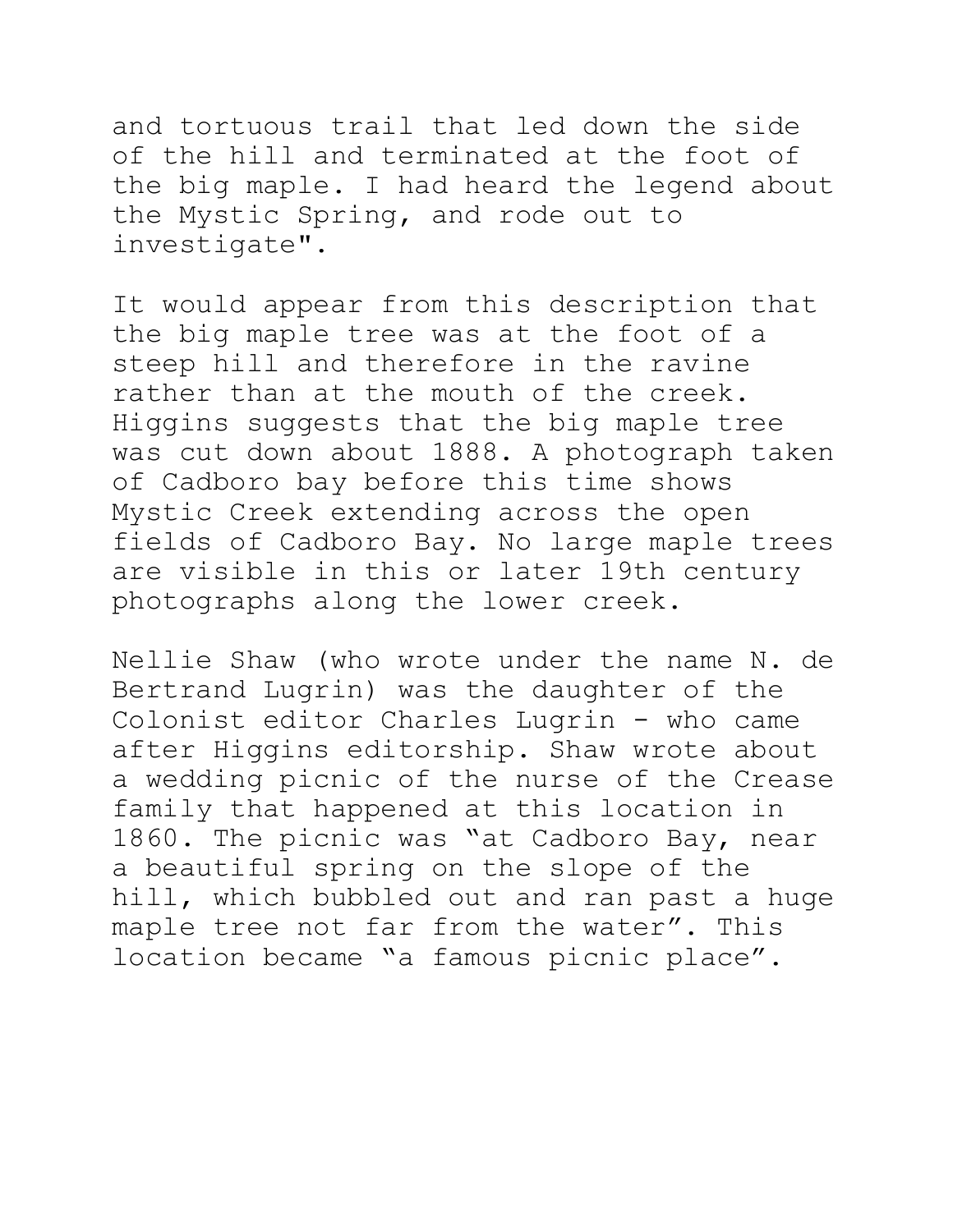After Higgins's first visit to Cadboro Bay it:

"became a favorite resort. We put a rude table and a bench at the foot of the maple, which we christened Father Time because of a few sprays of old man's beard [tree lichen] that hung from a branch. We called the spring Undine, after the famous water sprite of fiction, and nearly every fine Saturday afternoon we formed a small party and rode on Indian ponies to the spot. ....The fame of Father Time and sweet Undine spread far and wide, and many were the trips made by the lovesick of both sexes to the spring. When the moon was at its full the visitors sought to conjure up their future partners".

Higgins plays upon an incident in 1862, when a young woman named Annie fainted in the creek. Annie was revived with smelling salts and is quoted as saying that the face she saw was "fearful - the most awful I ever saw. A low-browed, cunning face, deeply lined with wicked thoughts and evil designs, and such awful eyes! He raised his hands to clutch me and I fainted. And he's to be my future husband! No, I'd sooner die than marry him."

To this, Higgins adds another incident, which occurred on April 21, 1868, when a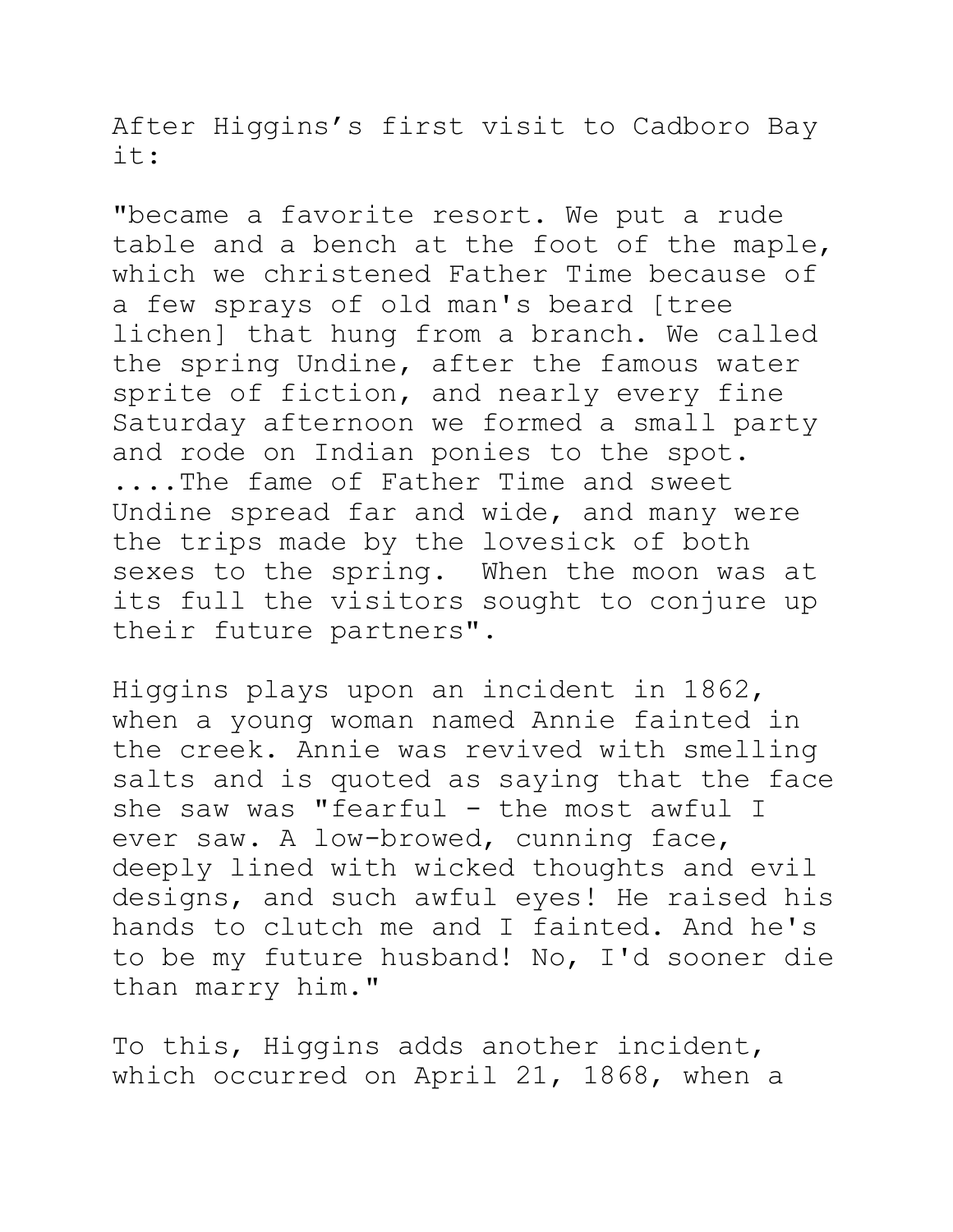women named Julia Booth committed suicide at the same location. Higgins suggests a link to the "spirit" that had "tried to seize" Annie six years earlier.

Another version of the story is presented by Ursula Jupp (1975:27) in her book on the history of the Gordon Head area. She obtained the information from Jack Irvine, a member of pioneer family that came to the Victoria area in 1851. Jack, in turn, had received the information from Ben Evans (1855-1923), who owned property on Cadboro Bay that extended up to the area around Mystic Valley.

Judd notes that Jack's memoirs include a new and simpler version of the "oft-told story of the haunting of Cadboro Bay's Mystic Spring". In Jack's version the victim was a First Nations girl whose lover had been killed in warfare. Jack indicated that "the spring was the spot where the lovers always met to make love to one another. After he was killed the Indian girl would go to the spot and stand looking into the water and one moonlight night she saw her lover's face in the water and she threw herself into the spring and was drowned".

Another opinion as to the location of Mystic Springs was given by Charles H.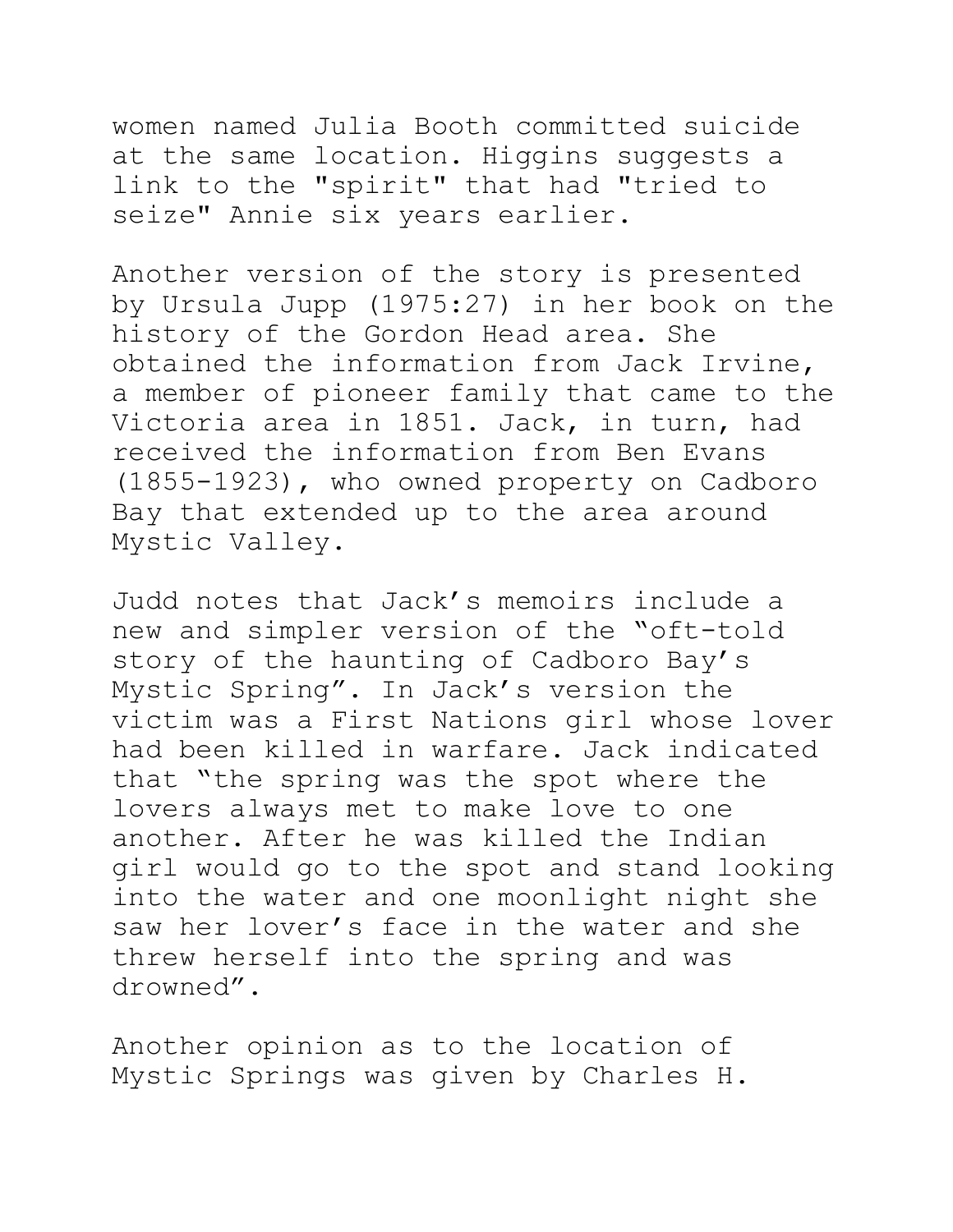French, as presented in a newspaper article of 1922 (Editor). The anonymous writer of the article claims that the original Mystic Spring is now under the road just above Loon Bay to the southwest of the Victoria Yacht Club or near the junction of Exeter Street and Beach Drive.

The writer notes that:

"Regarding the Mystic Spring fallacy: At one time there possibly was a spring which gained considerable renown for the alleged magic quality of the water it yielded, but the water hole which now passes for the Mystic Spring has really no connection whatever with the spring of the old-timers and Indians.

That, at any rate, is the contention of Mr. Charles H. French, probably better posted than anyone else in the Province regarding old Indian customs in this district.

Mr. George I, Warren, managing secretary of the committee, of the Chamber of Commerce, wrote to Mr. French recently, asking him to point out the location of the Mystic Spring made famous by the books of the late D.W. Higgins".

"As a matter of fact, there is not, nor has there ever been, a mystic spring such as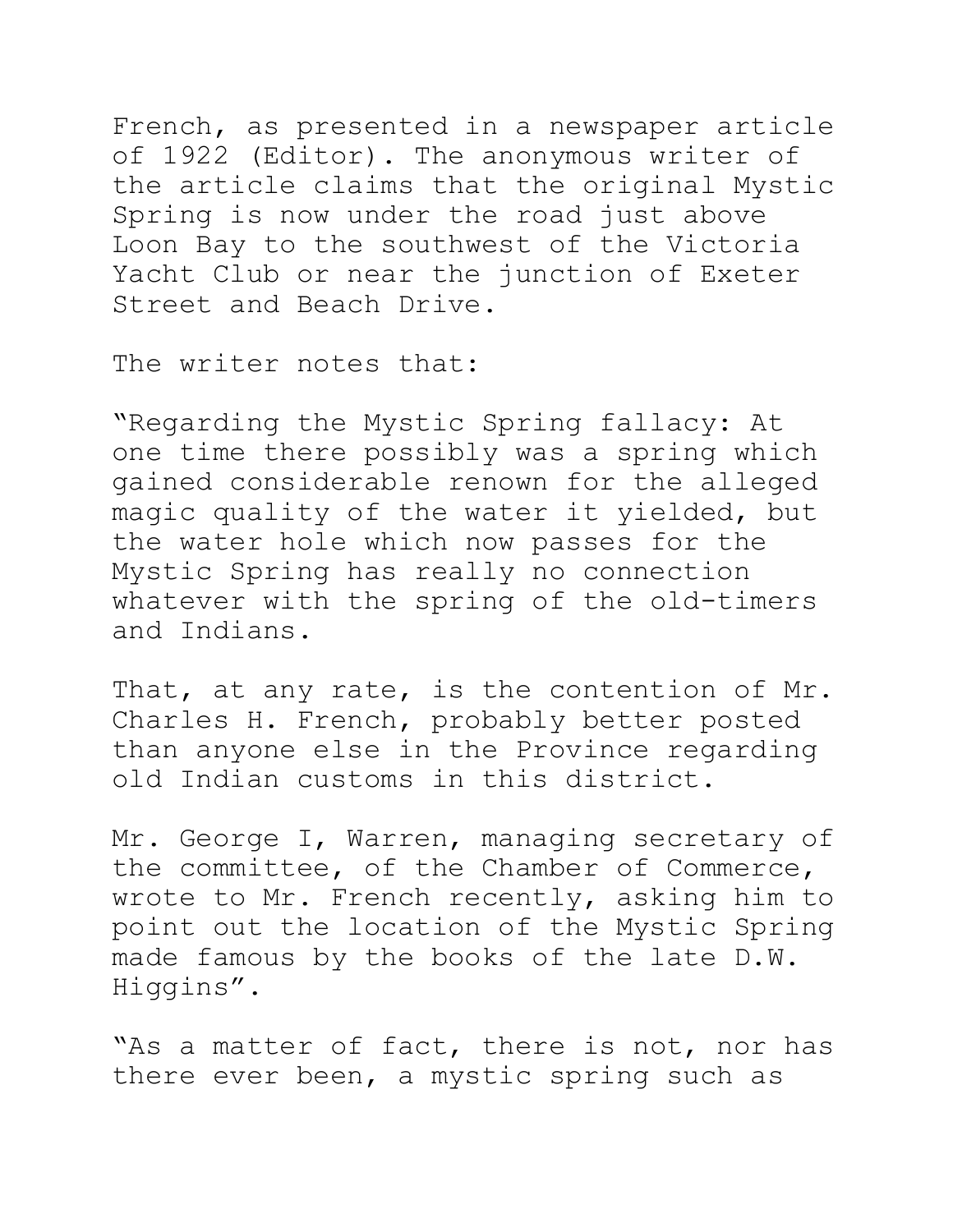you appear to have in mind." Replied Mr. French, who stated further that it would be unwise, in the interest of accuracy, for the Chamber of Commerce to mark a spot and call it the Mystic Spring.

"The Spring Mr. Higgins had in mind was likely located close to a small house on the beach adjoining the Uplands Farm, owned, I believe, by Mr. Hibben, but the spring of real importance to the Indians and conceded by old Hudson's Bay men to be the mystic spring was situated in the middle of the asphalt road, just east of the Yacht Club."

Mr. H. N. Fynn, assistant secretary of the Chamber, visited the spot a few days ago with Mr. French and says that traces of the old spring are still to be found. He dug in the ground only a few feet and found an abundance of fresh water, and he also traced the water-course to the sea by the crude stonework erected by the Indians."

What exactly Fynn observed in the form of stone structures is uncertain. There were once many hundreds of burial cairns, composed of piles of stones, in the uplands above this location. Some of these existed across the street from the location mentioned by Flynn as late as the 1970s when I last observed them.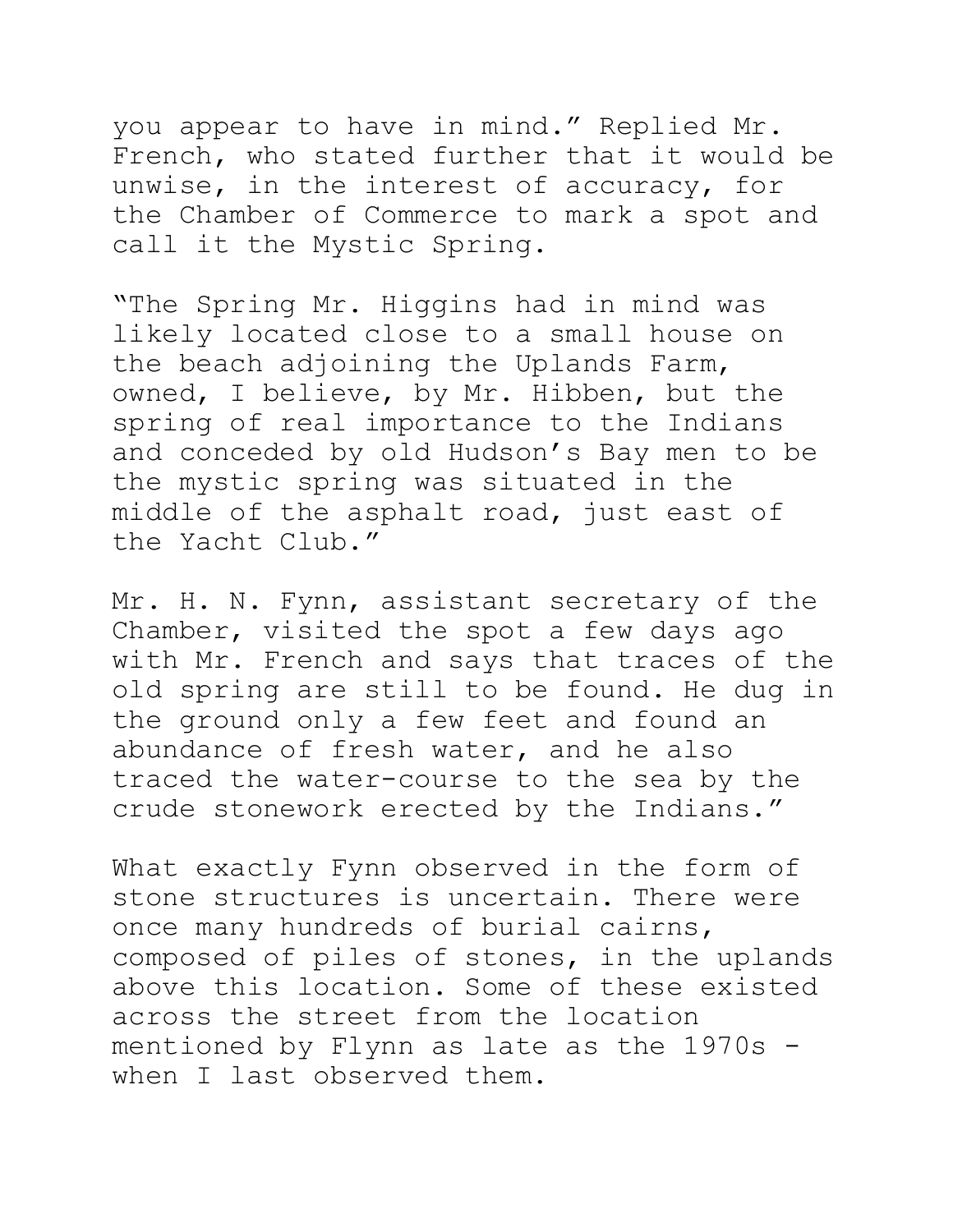Could Flynn have been mistaken these pulled apart cairns as part of some old water works structure?

## **An Element of Fact?**

In spite of the added fantasies of Higgins and others, given what is known today about aboriginal traditions and beliefs, it is likely that the aboriginal part of the story paraphrased has, at least, some semblance of accuracy. There was a similar pond on top of Smith Hill where First Nations women could go to see the reflection of their future husbands.

In local aboriginal cultures there was no clear distinction between what we perceive today as animate and inanimate objects. There were places on the landscape where spirit beings provided both good and bad influences. These special places were seen in such things as unusual looking rocks, rip tides, whirlpools near waterfalls, isolated ponds and exceptionally old trees. The spirit beings could ascribe powers to those who were ritually clean or create misfortune to those who did not show respect for the place or abused its resources.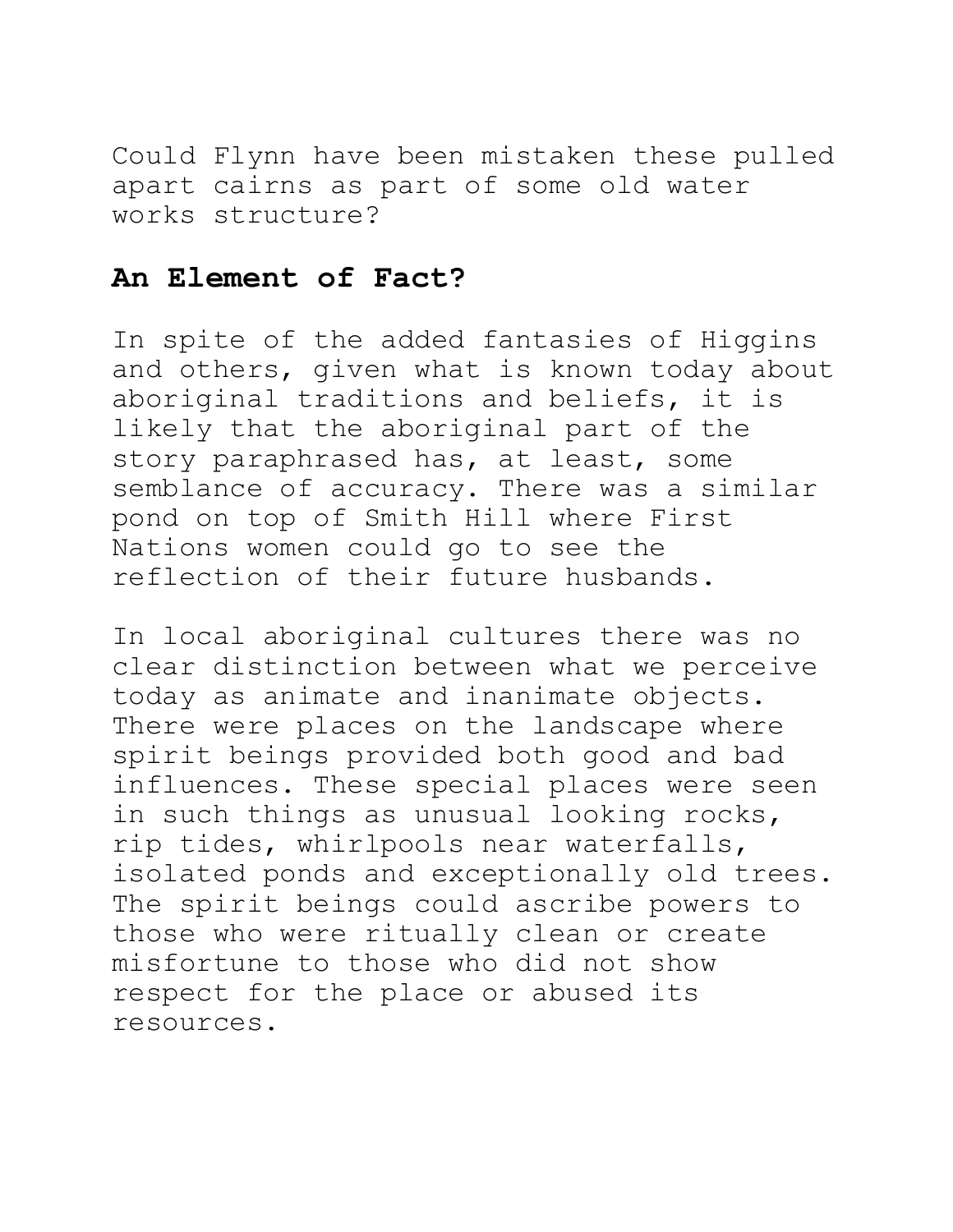The archaeological remains of two large village sites exist at the back of Cadboro bay. One dating to 1800 years ago is located between Waring road and the properties inside the entrance to the Uplands. The other site is 1900 years old and extends from Gyro Park to the east end of the bay. A group of 57 people called the "Samus" and their 70 "followers" lived in a village here in 1839. They were one of the families later known collectively as the Songhees.

## **Partial Bibliography of Stories and News on The Mystic Spring**

Higgins, D.W. 1904. The Mystic Spring and Other Tales of Western Life, Briggs, Toronto, (second edition Broadway Publishing Co. New York, 1908).

Judd, Ursula. 1975. From Cordwood to Campus in Gordon head. 1852-1959. Morris Printing Company Ltd., Victoria, B.C.

Lugrin, Nancy de Bertrand. 1928. Pioneer Women of Vancouver Island, 1843-1866. Edited by John Hosie. The Women's Canadian Club of Victoria, Vancouver Island.

McKelvie, B.ruce A. 1949. Cadboro Bay's Mystic Spring is gushing again. The Province, Jan. 29, Magazine Section, p. 8.